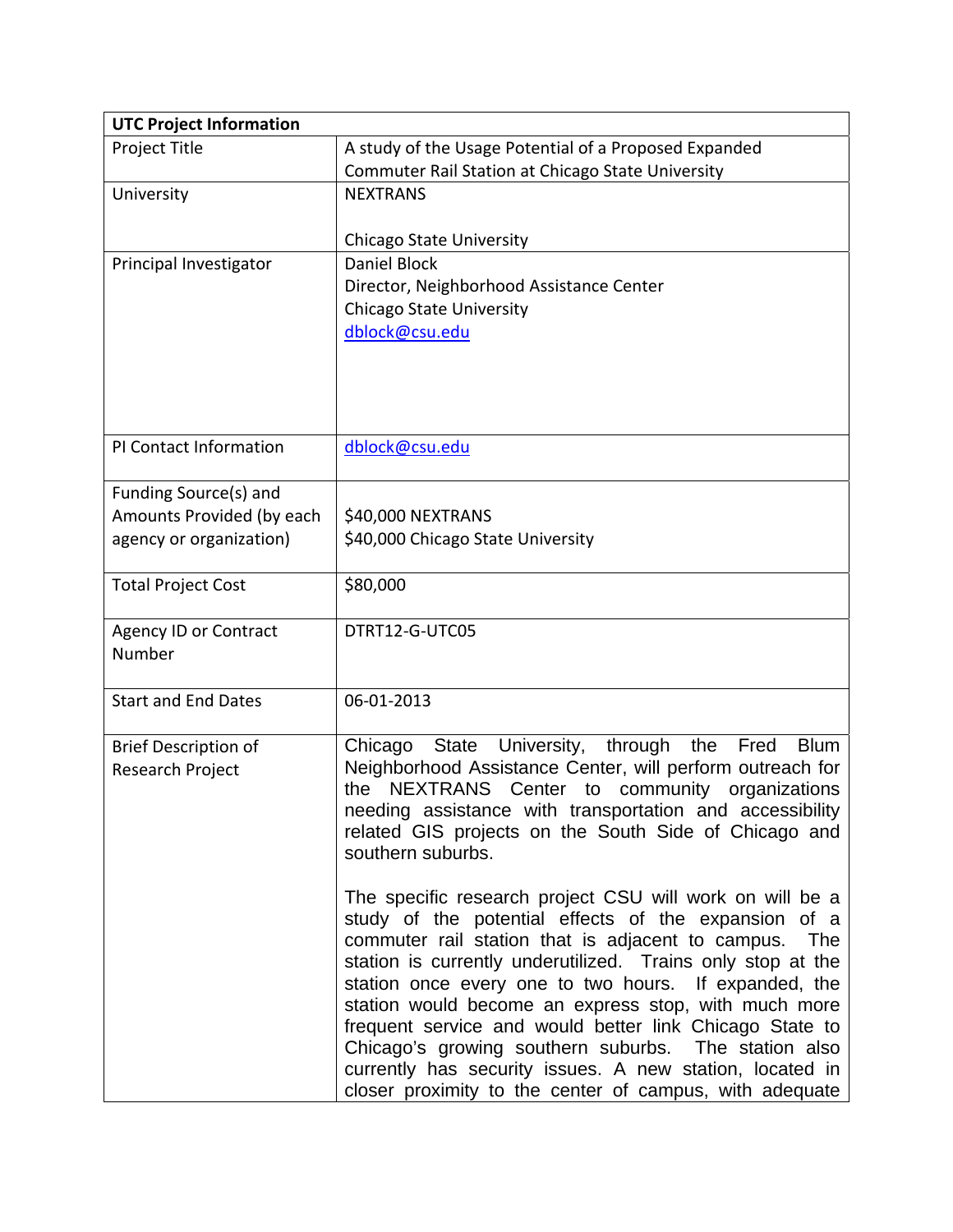|                                                                             | security, is likely to increase public transportation usage to<br>campus, and hypothetically could<br>from<br>boost<br>and<br>enrollment. CSU is currently working to gain funding for the<br>station from the USDOT. The CSU NEXTRANS team<br>would work with the CSU administrative group working on<br>this issue to perform a GIS analysis of current and potential<br>CSU students, to model commute times by car and public<br>transportation currently and with the opening of the station.<br>In addition, the CSU RA team will work to develop a survey<br>of current students focusing on how the building of the<br>station might affect their transportation to and from CSU, as<br>well as whether the new station might affect the enrollment<br>decisions of potential students in areas served by the rail<br>line. |
|-----------------------------------------------------------------------------|-------------------------------------------------------------------------------------------------------------------------------------------------------------------------------------------------------------------------------------------------------------------------------------------------------------------------------------------------------------------------------------------------------------------------------------------------------------------------------------------------------------------------------------------------------------------------------------------------------------------------------------------------------------------------------------------------------------------------------------------------------------------------------------------------------------------------------------|
| Describe Implementation of<br>Research Outcomes (or why<br>not implemented) |                                                                                                                                                                                                                                                                                                                                                                                                                                                                                                                                                                                                                                                                                                                                                                                                                                     |
| Place Any Photos Here                                                       |                                                                                                                                                                                                                                                                                                                                                                                                                                                                                                                                                                                                                                                                                                                                                                                                                                     |
|                                                                             |                                                                                                                                                                                                                                                                                                                                                                                                                                                                                                                                                                                                                                                                                                                                                                                                                                     |
|                                                                             |                                                                                                                                                                                                                                                                                                                                                                                                                                                                                                                                                                                                                                                                                                                                                                                                                                     |
| Impacts/Benefits of                                                         |                                                                                                                                                                                                                                                                                                                                                                                                                                                                                                                                                                                                                                                                                                                                                                                                                                     |
| Implementation (actual, not<br>anticipated)                                 |                                                                                                                                                                                                                                                                                                                                                                                                                                                                                                                                                                                                                                                                                                                                                                                                                                     |
|                                                                             |                                                                                                                                                                                                                                                                                                                                                                                                                                                                                                                                                                                                                                                                                                                                                                                                                                     |
|                                                                             |                                                                                                                                                                                                                                                                                                                                                                                                                                                                                                                                                                                                                                                                                                                                                                                                                                     |
|                                                                             |                                                                                                                                                                                                                                                                                                                                                                                                                                                                                                                                                                                                                                                                                                                                                                                                                                     |
|                                                                             |                                                                                                                                                                                                                                                                                                                                                                                                                                                                                                                                                                                                                                                                                                                                                                                                                                     |
| Web Links                                                                   |                                                                                                                                                                                                                                                                                                                                                                                                                                                                                                                                                                                                                                                                                                                                                                                                                                     |